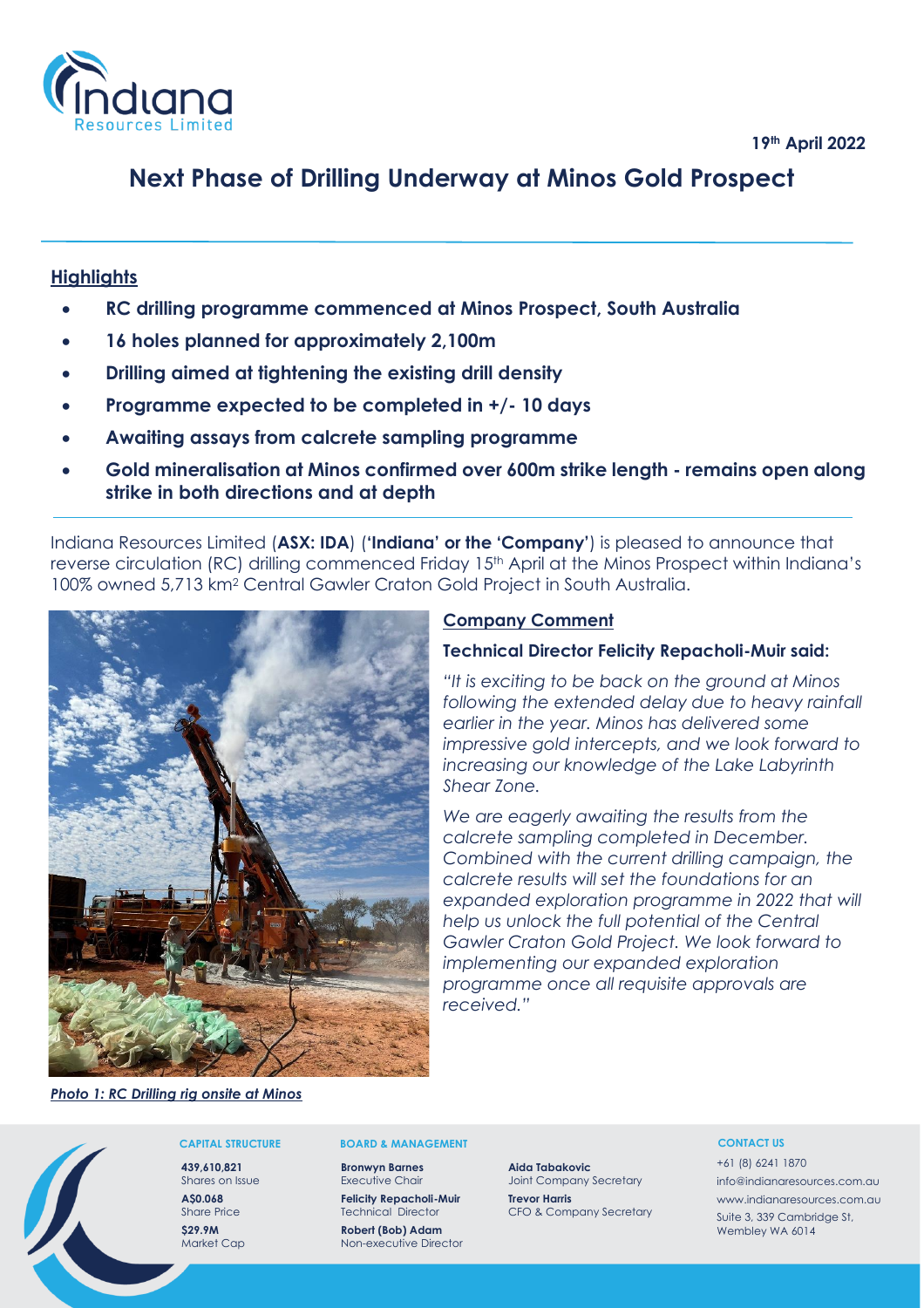# **RC Drilling Minos**

The planned programme at Minos comprises sixteen drillholes for approximately 2,100 metres. Drilling to date has outlined a 600-metre strike extent of shallow, near-surface mineralisation with the current programme focused on tightening the existing drill density (refer Figure 1) and better defining some of the known high-grade zones which will increase the confidence levels to enable Indiana to deliver a maiden resource estimate.

# **Previous significant results from Minos include:**

- 38m @ 6.54 g/t Au from 29m in Hole LLRCD029 including 16m @ 13.12 g/t Au from 37m;
- 21m  $@ 8.43$  g/t Au from 176m in Hole LLRC041 including 1m  $@ 159$  g/t Au from 185m;
- 2m @ 18.4 g/t Au from 162m in Hole LLRC041 including 1m @ 35.6 g/t Au from 163m;
- 26m @ 4.28 g/t Au from 68m in Hole LLRC025 including 3m @ 20.21 g/t Au from 82m;
- 23m @ 6.44 g/t Au from 186m in Hole LLRC035 including 1m @118 g/t Au from 198m
- 10m @ 8.83 g/t Au from 39m in Hole LLRC042 including 3m @ 26.03 g/t Au from 40m
- 36m @ 2.63 g/t Au from 124m in Hole LLRC069 including 1m @ 12.60 g/t Au from 151m and 1m @ 12.50 g/t Au from 159m



**Figure 1: Plan map showing previous drilling and the current programme at the Minos Prospect**

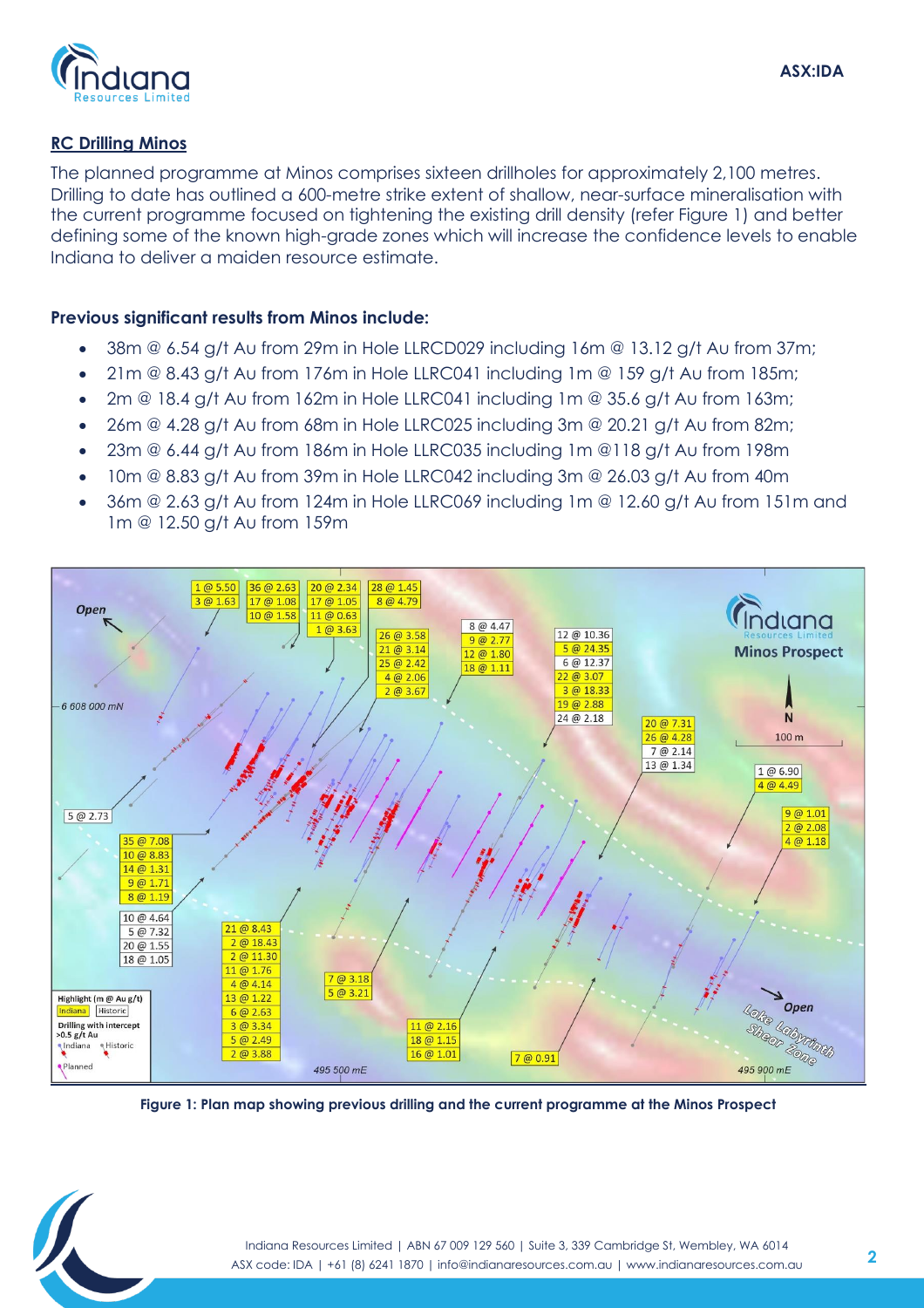

# **Next Steps**

Assay results from the calcrete sampling programme completed in December across the Partridge, Earea Dam and Ealbara Prospects remain outstanding. Results from this programme are expected to identify further gold anomalies, mineralised trends and assist with drillhole targeting for an expanded exploration programme within the Central Gawler Gold Project once all requisite approvals are received.

# **Ends**

*This announcement is authorised for release to the market by the Technical Director of Indiana Resources Limited with the authority from the Board of Directors.* 

*For further information, please contact***:** 

**Felicity Repacholi-Muir Technical Director T: +61 8 6241 1873**

**Trevor Harris Joint Company Secretary T: +61 8 6241 1870**

**Aida Tabakovic Joint Company Secretary T: +61 8 9481 0389**

To find out more, please visit [www.indianaresources.com.au](http://www.indianaresources.com.au/)



**Figure 2: Indiana's ground position in the Central Gawler Craton**